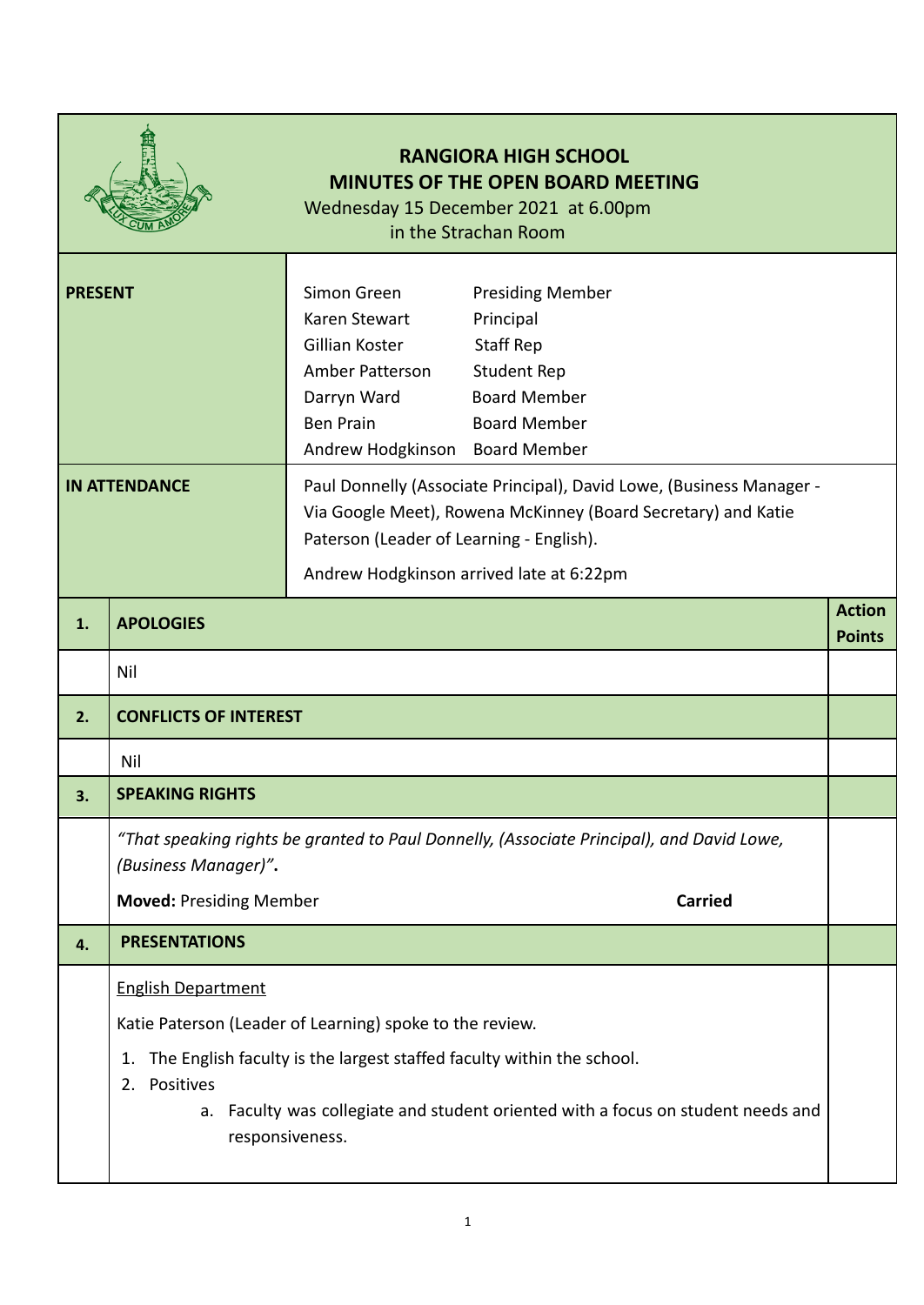|     | b. Junior Writing data - 70% came in at the beginning of Year 9 at Level 4B and                                                                                                                        |                    |  |  |
|-----|--------------------------------------------------------------------------------------------------------------------------------------------------------------------------------------------------------|--------------------|--|--|
|     | 76% left at the end of Year 10 at a 5B or higher. Positive shift in terms of                                                                                                                           |                    |  |  |
|     | students at or above curriculum level.                                                                                                                                                                 |                    |  |  |
|     | c. Large amount of work on Ako and tightening of systems with staff now feeling                                                                                                                        |                    |  |  |
|     | more confident regarding the faculty direction.                                                                                                                                                        |                    |  |  |
|     | d. 85% of Level 3 External students are expected to obtain UE                                                                                                                                          |                    |  |  |
|     | 3. Identified:                                                                                                                                                                                         |                    |  |  |
|     | a. Staff workload/wellbeing, curriculum coverage and lack of confidence at Level<br>1.                                                                                                                 |                    |  |  |
|     | 4. Recommendations                                                                                                                                                                                     |                    |  |  |
|     | a. To improve Maori student achievement - how to upskill and track their<br>achievement. Cross faculty work has been identified as a future process.<br>b. Focus on improvement of endorsement success |                    |  |  |
|     | c. Staff commitment to growth as individuals and as a team. Either informally                                                                                                                          |                    |  |  |
|     | and formally such as PCT, buddying system, capitalising on strengths and<br>experience of staff and fresh ideas of younger staff.                                                                      |                    |  |  |
|     | 5. Challenges:                                                                                                                                                                                         |                    |  |  |
|     | a. Shift strategic focus towards unleashing akonga potential, excellence and<br>identifying and overcoming barriers to high achievement and challenging low<br>expectations.                           | <b>CFD</b><br>2022 |  |  |
|     | The Maungatere review is to be carried over into 2022.                                                                                                                                                 |                    |  |  |
|     |                                                                                                                                                                                                        |                    |  |  |
| 5.  | <b>STRATEGIC DISCUSSIONS AND DECISIONS</b>                                                                                                                                                             |                    |  |  |
| 5.1 | <b>DRAFT 2022 ANALYSIS OF VARIANCE</b>                                                                                                                                                                 | cfd Feb<br>2022    |  |  |
|     | To be carried forward to the 23 February 2022 meeting                                                                                                                                                  |                    |  |  |
| 5.2 | DRAFT ANNUAL PLAN/CHARTER/STRATEGIC PLAN                                                                                                                                                               | cfd Feb<br>2022    |  |  |
|     | To be carried forward to the 23 February 2022 meeting                                                                                                                                                  |                    |  |  |
| 5.3 | <b>2022 DRAFT BUDGET</b>                                                                                                                                                                               |                    |  |  |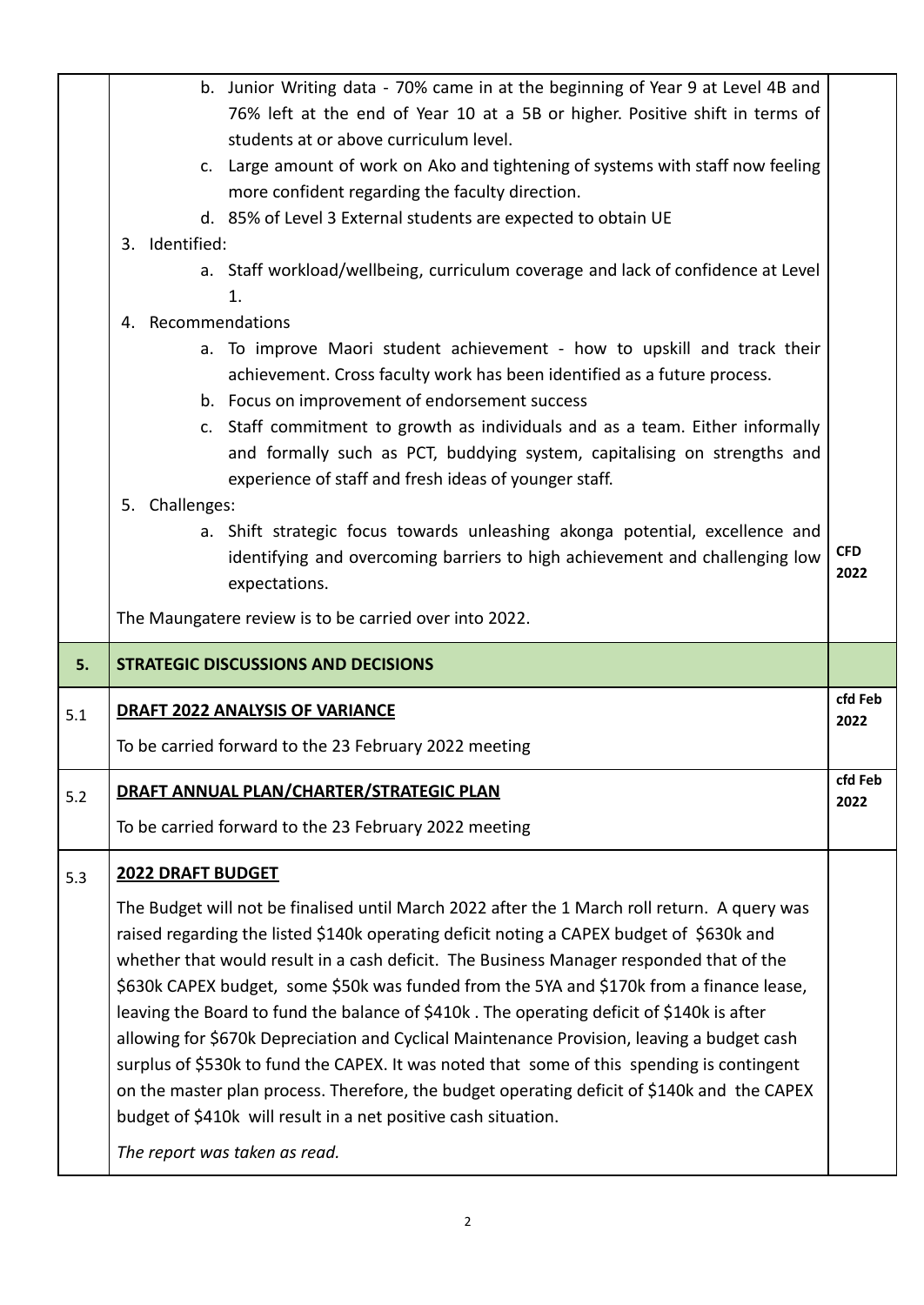|     | RESOLUTION 2021/OP/023                                                                                                                                                                                                                                                                                                                                                                                                                              |  |  |  |  |
|-----|-----------------------------------------------------------------------------------------------------------------------------------------------------------------------------------------------------------------------------------------------------------------------------------------------------------------------------------------------------------------------------------------------------------------------------------------------------|--|--|--|--|
|     | That the Board approves the current draft budget for the purposes of allowing staff                                                                                                                                                                                                                                                                                                                                                                 |  |  |  |  |
|     | delegations to be exercised and noting that this is to be reviewed and amended and a final                                                                                                                                                                                                                                                                                                                                                          |  |  |  |  |
|     | budget for the 2022 year will be presented for approval in March 2022.                                                                                                                                                                                                                                                                                                                                                                              |  |  |  |  |
|     | <b>Moved: Presiding Member</b><br>Seconded: Wayne Bonnett<br><b>CARRIED</b>                                                                                                                                                                                                                                                                                                                                                                         |  |  |  |  |
| 6.  | <b>ADMINISTRATION</b>                                                                                                                                                                                                                                                                                                                                                                                                                               |  |  |  |  |
| 6.1 | <b>CONFIRMATION OF PREVIOUS MINUTES</b>                                                                                                                                                                                                                                                                                                                                                                                                             |  |  |  |  |
|     | That the minutes of the meeting dated 10 November 2021 be accepted as a true and<br>accurate record.                                                                                                                                                                                                                                                                                                                                                |  |  |  |  |
|     | <b>MOVED: Presiding Member</b><br><b>SECONDED:</b> Gillian Koster<br><b>CARRIED</b>                                                                                                                                                                                                                                                                                                                                                                 |  |  |  |  |
| 6.2 | <b>MATTERS ARISING</b>                                                                                                                                                                                                                                                                                                                                                                                                                              |  |  |  |  |
|     | Lighthouse Ballot Update - Noted.                                                                                                                                                                                                                                                                                                                                                                                                                   |  |  |  |  |
|     | <b>GENERAL BUSINESS</b>                                                                                                                                                                                                                                                                                                                                                                                                                             |  |  |  |  |
|     | 2022 Board meeting dates.                                                                                                                                                                                                                                                                                                                                                                                                                           |  |  |  |  |
|     | RESOLUTION 2021/OP/024                                                                                                                                                                                                                                                                                                                                                                                                                              |  |  |  |  |
|     | That the Board approves in principle, the meeting dates for 2022 as shown in the attached<br>schedule and delegates to the Board Presiding Member and Principal, authority to make any<br>amendments that may be required to give effect to this or that may result from operational<br>circumstances in 2022 in consultation with Board and committee members                                                                                      |  |  |  |  |
|     | <b>MOVED: Wayne Bonnett</b><br><b>SECONDED: Darryn Ward</b><br><b>CARRIED</b>                                                                                                                                                                                                                                                                                                                                                                       |  |  |  |  |
|     | <b>Funding applications</b>                                                                                                                                                                                                                                                                                                                                                                                                                         |  |  |  |  |
|     | 1. RHS Volleyball Team Application to Pub Charity                                                                                                                                                                                                                                                                                                                                                                                                   |  |  |  |  |
| 6.3 | RESOLUTION 2021/OP/025                                                                                                                                                                                                                                                                                                                                                                                                                              |  |  |  |  |
|     | It was agreed by the Rangiora High School Board on 15 December 2021, that the Board<br>supports in principle, the application to Pub Charity for funding to cover the cost of up to<br>\$9,618.38 excl GST for the Rangiora High School Senior A Girls Volleyball team's<br>accommodation, flights and transport, in order that they may participate in the NZ Secondary<br>Schools Nationals from 27 March - 2 April 2022 held in Palmerston North |  |  |  |  |
|     | MOVED: Darryn Ward<br><b>SECONDED: Ben Prain</b><br><b>CARRIED</b>                                                                                                                                                                                                                                                                                                                                                                                  |  |  |  |  |
|     | RHS Rugby Club Application to Lions Foundation<br>2.<br>RESOLUTION 2021/OP/026                                                                                                                                                                                                                                                                                                                                                                      |  |  |  |  |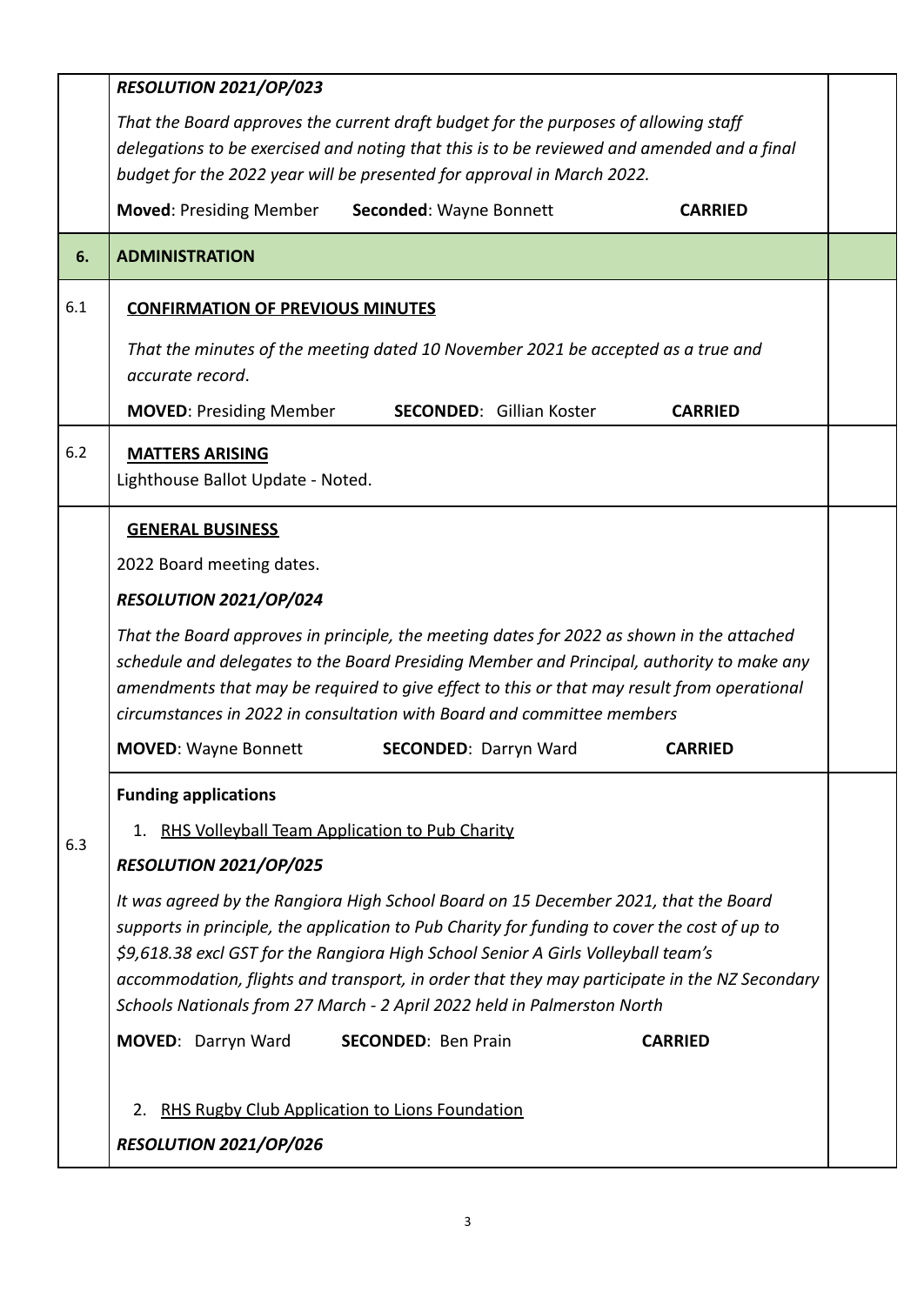|     | It was agreed by the Rangiora High School Board on 15 December 2021, that it supports in<br>principle the application to the Lions Foundation for funding by the RHS Rugby Club to<br>purchase 2 sets of rugby playing jerseys, 16 match balls and 60 training balls. The total<br>amount to be applied for is \$5,230.00 including GST.<br><b>MOVED:</b> Andrew Hodgkinson<br><b>SECONDED:</b> Wayne Bonnett<br><b>CARRIED</b>                                                                                                                                                                                                                                                                                                                                                                                                                                                                                          |                                        |  |  |
|-----|--------------------------------------------------------------------------------------------------------------------------------------------------------------------------------------------------------------------------------------------------------------------------------------------------------------------------------------------------------------------------------------------------------------------------------------------------------------------------------------------------------------------------------------------------------------------------------------------------------------------------------------------------------------------------------------------------------------------------------------------------------------------------------------------------------------------------------------------------------------------------------------------------------------------------|----------------------------------------|--|--|
|     | 3. 2022 Year 9 Camp                                                                                                                                                                                                                                                                                                                                                                                                                                                                                                                                                                                                                                                                                                                                                                                                                                                                                                      |                                        |  |  |
|     | RESOLUTION 2021/OP/027<br>"That the Rangiora High School Board supports, in principle, the application for funding by<br>the school to Pub Charity to cover the cost of bus transport for students, to attend the Year 9<br>Camp at Boyle River, to the amount of \$8,952.75 including GST                                                                                                                                                                                                                                                                                                                                                                                                                                                                                                                                                                                                                               |                                        |  |  |
|     | <b>MOVED: Presiding Member</b><br><b>CARRIED</b>                                                                                                                                                                                                                                                                                                                                                                                                                                                                                                                                                                                                                                                                                                                                                                                                                                                                         |                                        |  |  |
|     | 2022 meeting dates - A calendar invite to be sent to all members. It was noted that<br>attendance at the first PTA meeting was desirable as the current PTA president was retiring                                                                                                                                                                                                                                                                                                                                                                                                                                                                                                                                                                                                                                                                                                                                       | <b>AP</b><br><b>MKR</b><br><b>DONE</b> |  |  |
|     | Evaluation of Board meeting - The evaluation occurred jointly with an electronic copy<br>recorded.                                                                                                                                                                                                                                                                                                                                                                                                                                                                                                                                                                                                                                                                                                                                                                                                                       |                                        |  |  |
| 7.  | <b>MONITORING</b>                                                                                                                                                                                                                                                                                                                                                                                                                                                                                                                                                                                                                                                                                                                                                                                                                                                                                                        |                                        |  |  |
| 7.1 | PRINCIPALS REPORT T4 Wk9                                                                                                                                                                                                                                                                                                                                                                                                                                                                                                                                                                                                                                                                                                                                                                                                                                                                                                 |                                        |  |  |
|     | The Principal spoke to the report:                                                                                                                                                                                                                                                                                                                                                                                                                                                                                                                                                                                                                                                                                                                                                                                                                                                                                       |                                        |  |  |
|     | 1. While the schools roll has increased, there has been a staffing decrease due to<br>MoE predictions on the Junior school numbers (Year 9 currently at 370 however<br>the school predicts 392). A decision has been made to therefore staff above the<br>GMFS figure. Staffing costs should be covered in an updated March roll return and<br>if not, has been included in the 2022 draft budget projections.<br>2. There may be an additional cost dependent on the pay equity round. It is hoped<br>that this will be covered by the MoE.<br>3. Work has commenced on the Ako programme.<br>4. A collaboration between Lincoln university and six Canterbury schools (including<br>Rangiora High School) has begun to develop pathways with Chinese high schools.<br>5. PB4L - The committee will begin working on developing a process similar to<br>Rongohia Te Hau to help track the implementation of PB4L values |                                        |  |  |
|     | 6. Master Plan - The Principal and Business Manager met with the MoE appointed<br>architect (Trevor Watt) to develop and progress the school's master plan.                                                                                                                                                                                                                                                                                                                                                                                                                                                                                                                                                                                                                                                                                                                                                              |                                        |  |  |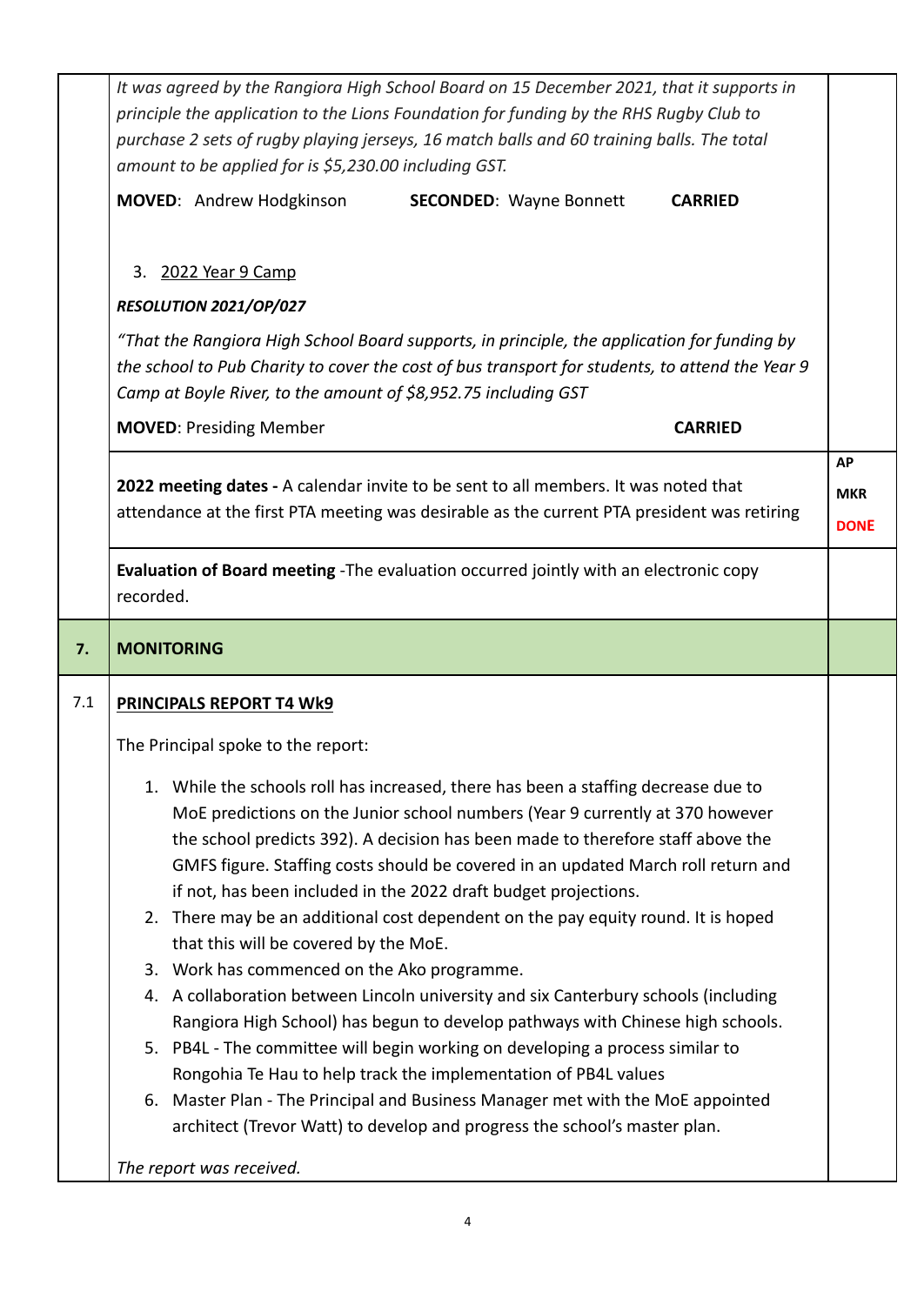|     | <b>MOVED: Karen Stewart</b><br><b>SECOND:</b> Presiding Member<br><b>CARRIED</b>                                                                                                                                                                                                                                                                                            |  |  |  |  |
|-----|-----------------------------------------------------------------------------------------------------------------------------------------------------------------------------------------------------------------------------------------------------------------------------------------------------------------------------------------------------------------------------|--|--|--|--|
| 7.2 | <b>FINANCE REPORTS - NOVEMBER 2021</b>                                                                                                                                                                                                                                                                                                                                      |  |  |  |  |
|     | It was noted that the farm has produced a modest profit for the year to date, mainly<br>attributable to the donation of breeding Lowline Angus stock.                                                                                                                                                                                                                       |  |  |  |  |
|     | The report was received.                                                                                                                                                                                                                                                                                                                                                    |  |  |  |  |
|     | <b>MOVED: Wayne Bonnett</b><br><b>SECOND:</b> Ben Prain<br><b>CARRIED</b>                                                                                                                                                                                                                                                                                                   |  |  |  |  |
| 7.3 | <b>FINANCE &amp; COMMITTEE MEETING</b>                                                                                                                                                                                                                                                                                                                                      |  |  |  |  |
|     | It was noted that with OAG approval, auditor fees have increased.                                                                                                                                                                                                                                                                                                           |  |  |  |  |
|     | <b>MOVED: Wayne Bonnett</b><br><b>CARRIED</b><br><b>SECOND:</b> Ben Prain                                                                                                                                                                                                                                                                                                   |  |  |  |  |
| 7.4 | <b>ARTE MEETING</b>                                                                                                                                                                                                                                                                                                                                                         |  |  |  |  |
|     | The report was read and received                                                                                                                                                                                                                                                                                                                                            |  |  |  |  |
| 8.  | <b>POLICIES</b>                                                                                                                                                                                                                                                                                                                                                             |  |  |  |  |
|     | Approval was sought for the adoption of the International Student policies, Assessment<br>policy and Personnel Policy, as no feedback was received from the community and staff<br>consultation process. Approval was sought for the adoption of the Harassment & Bullying<br>policy based on recommendations made by the PB4L committee.<br><b>International Policies:</b> |  |  |  |  |
|     | RESOLUTION 2021/OP/028                                                                                                                                                                                                                                                                                                                                                      |  |  |  |  |
|     | The following International Policies be adopted:                                                                                                                                                                                                                                                                                                                            |  |  |  |  |
|     | Refund of International Student Fees - Group Study Tours<br><b>Managing Supervised Groups</b><br>Managing Contracted Recruitment Agencies<br><b>Accommodation Policy</b><br>Fee Protection Policy<br>Procedural Policy<br><b>Staff Travel Policy</b><br>International Student Grievance Policy<br>Refunds & Cancellations Policy                                            |  |  |  |  |
|     | <b>MOVED:</b> Presiding Member<br><b>SECONDED: All</b><br><b>CARRIED</b>                                                                                                                                                                                                                                                                                                    |  |  |  |  |
|     | <b>Assessment Policy:</b>                                                                                                                                                                                                                                                                                                                                                   |  |  |  |  |
|     | RESOLUTION 2021/OP/029                                                                                                                                                                                                                                                                                                                                                      |  |  |  |  |
|     | That the Assessment Policy be adopted, once the recommended amendments are made.                                                                                                                                                                                                                                                                                            |  |  |  |  |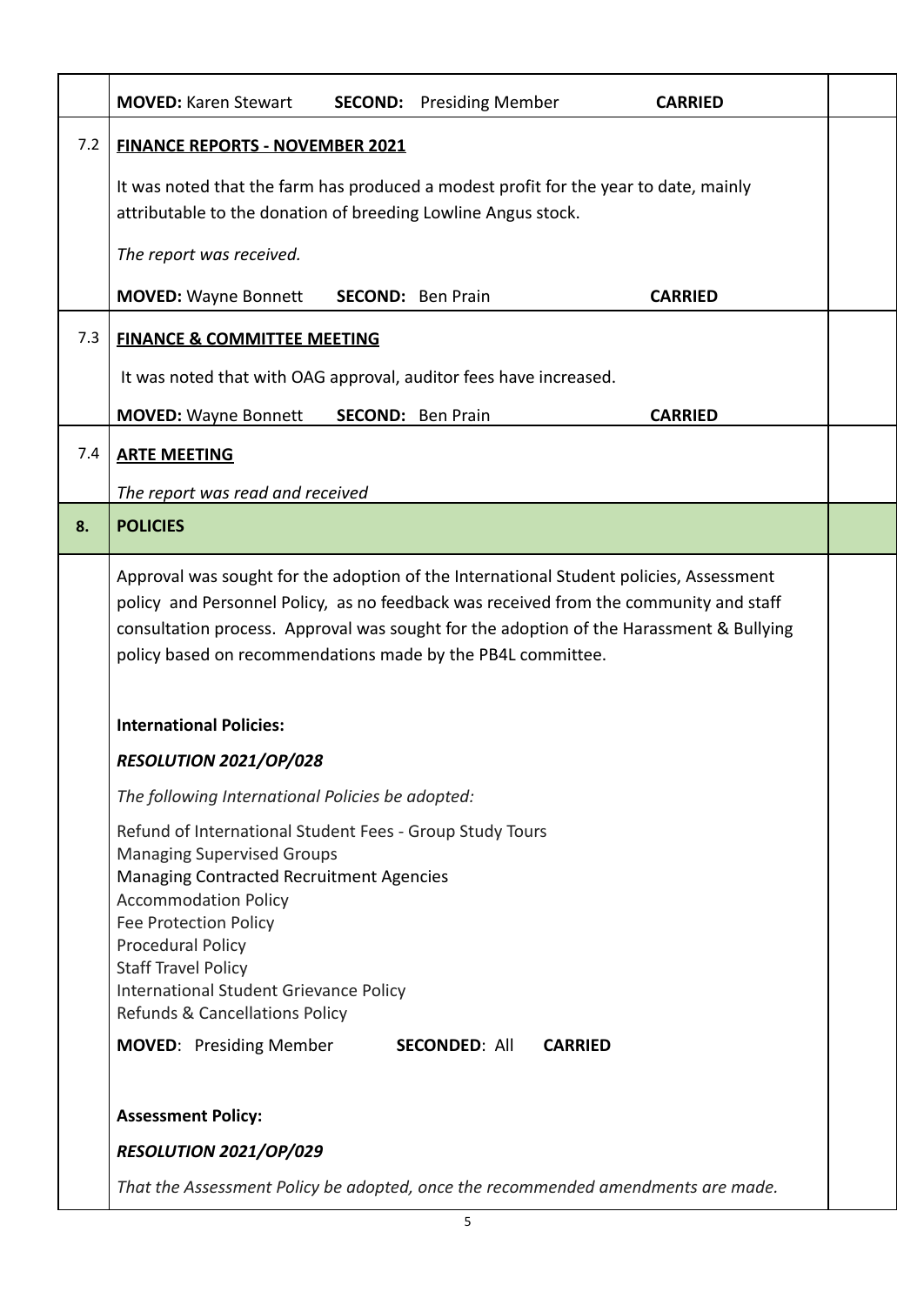|     | <b>MOVED:</b> Presiding Member<br><b>SECONDED: All</b><br><b>CARRIED</b>                                                                                                                                                     |            |  |  |
|-----|------------------------------------------------------------------------------------------------------------------------------------------------------------------------------------------------------------------------------|------------|--|--|
|     | <b>Harassment &amp; Bullying Policy:</b>                                                                                                                                                                                     |            |  |  |
|     | RESOLUTION 2021/OP/030                                                                                                                                                                                                       |            |  |  |
|     | That the Harassment and Bullying Policy be adopted, once the recommended amendments<br>received from the PB4L Committee are made.                                                                                            |            |  |  |
|     | MOVED: Andrew Hodgkinson<br><b>SECONDED: Ben Prain</b><br><b>CARRIED</b>                                                                                                                                                     |            |  |  |
|     | <b>Personnel Policy:</b>                                                                                                                                                                                                     |            |  |  |
|     | RESOLUTION 2021/OP/031                                                                                                                                                                                                       |            |  |  |
|     | That the Personnel Policy be adopted, once the recommendations made by the Personnel<br>Committee are made.                                                                                                                  |            |  |  |
|     | MOVED: Andrew Hodgkinson<br><b>SECONDED: Simon Green CARRIED</b>                                                                                                                                                             |            |  |  |
|     | <b>Alcohol Policy:</b>                                                                                                                                                                                                       |            |  |  |
|     | It was agreed that further amendments and consultation were required prior to the<br>AP 290<br>adoption of this policy.                                                                                                      |            |  |  |
|     | <b>ACTION: Paul Donnelly to</b><br>1. Include changes relating to consumption of alcohol at venues that are off school<br>site, EOTC and staff drinks<br>2. Forward to Principal and Board members prior to adding to agenda | <b>DNP</b> |  |  |
|     | International Policy - Managing the vaccination status of residential caregivers and<br>international students:                                                                                                              |            |  |  |
|     | RESOLUTION 2021/OP/032                                                                                                                                                                                                       |            |  |  |
|     | That the International Students - Managing the vaccination status of residential caregivers<br>and international students be approved for consultation.                                                                      |            |  |  |
|     | <b>MOVED:</b> Presiding Member<br><b>CARRIED</b>                                                                                                                                                                             |            |  |  |
| 9.  | PROFESSIONAL DEVELOPMENT                                                                                                                                                                                                     |            |  |  |
|     | The Annual Conference in 2022 was noted.                                                                                                                                                                                     |            |  |  |
| 10. | <b>FOR INFORMATION ITEMS</b>                                                                                                                                                                                                 |            |  |  |
|     | Nil                                                                                                                                                                                                                          |            |  |  |
|     |                                                                                                                                                                                                                              |            |  |  |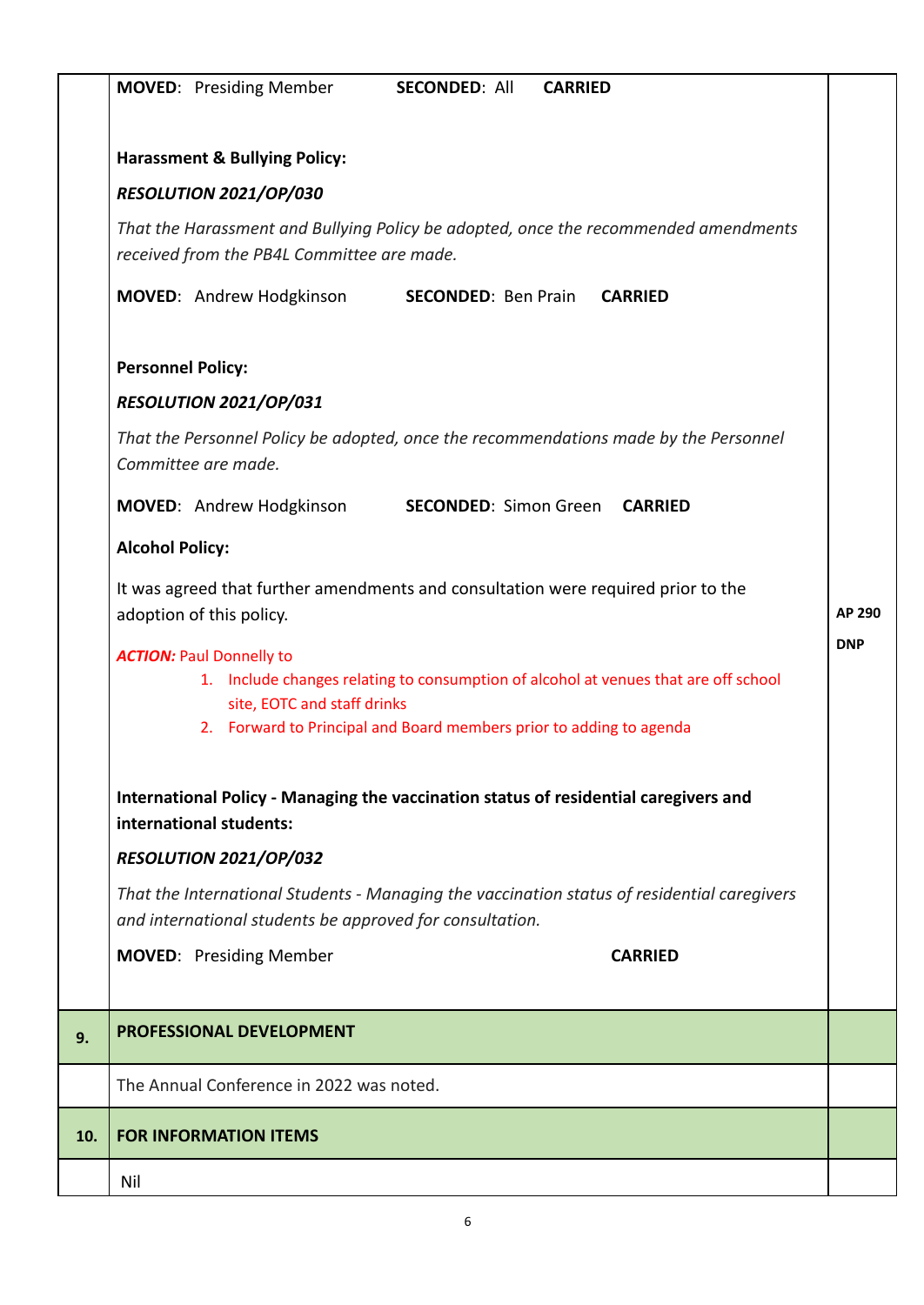| 11.                                                                                                                               | <b>CORRESPONDENCE</b>                                                                                                                                                                                                                                                                                                                                                                                                                                                                                                                                                                                                                                                                                                                                                                                        |  |
|-----------------------------------------------------------------------------------------------------------------------------------|--------------------------------------------------------------------------------------------------------------------------------------------------------------------------------------------------------------------------------------------------------------------------------------------------------------------------------------------------------------------------------------------------------------------------------------------------------------------------------------------------------------------------------------------------------------------------------------------------------------------------------------------------------------------------------------------------------------------------------------------------------------------------------------------------------------|--|
|                                                                                                                                   | Noted                                                                                                                                                                                                                                                                                                                                                                                                                                                                                                                                                                                                                                                                                                                                                                                                        |  |
| 12.                                                                                                                               | <b>UPDATE ON ACTION ITEMS</b>                                                                                                                                                                                                                                                                                                                                                                                                                                                                                                                                                                                                                                                                                                                                                                                |  |
|                                                                                                                                   | AP254 - Working with Lynne from Tuahiwi on this                                                                                                                                                                                                                                                                                                                                                                                                                                                                                                                                                                                                                                                                                                                                                              |  |
| 13.                                                                                                                               | <b>IN- COMMITTEE MEETING</b>                                                                                                                                                                                                                                                                                                                                                                                                                                                                                                                                                                                                                                                                                                                                                                                 |  |
|                                                                                                                                   | <b>Resolution</b><br>"That the public be excluded from this meeting for the consideration of Agenda Items 2, 4, 5,<br>6, 7, 8, 9 and 10 of the In-Committee Agenda (Strategic Discussion, Administration, Reports<br>and Information Items). This resolution is made in reliance on section $48(1)(a)$ of the Local<br>Government Official Information and Meetings Act 1987 and for the reasons contained in the<br>Official Information and Meetings Act 1982 s9(2)(a) ("To protect the privacy of natural<br>persons") and s9(2)(j) ("Carry on commercial and industrial negotiations") and that the<br>meeting move In-Committee." Time 7:27pm<br><b>Moved: Presiding Member Carried</b><br>Following the conclusion of the In-Committee section of the meeting the public were<br>readmitted at 8:13pm. |  |
| <b>Meeting Closure 8.13pm</b><br>Date of Next Meeting - 23 February 2022 at 6pm<br><b>Confirmed as a True and Correct record:</b> |                                                                                                                                                                                                                                                                                                                                                                                                                                                                                                                                                                                                                                                                                                                                                                                                              |  |
|                                                                                                                                   | Simon Green<br><b>Presiding Member</b><br>Date                                                                                                                                                                                                                                                                                                                                                                                                                                                                                                                                                                                                                                                                                                                                                               |  |

## **ACTION TABLE:**

| <b>Meeting</b><br><b>Date</b> | <b>No</b> | <b>ACTION</b>                                     | <b>Responsibility</b> | <b>Date Due</b>              |  |  |
|-------------------------------|-----------|---------------------------------------------------|-----------------------|------------------------------|--|--|
| 2020                          |           |                                                   |                       |                              |  |  |
|                               | AP248     | Bridge Programme Reporting Template to ARTE Cttee | ARTE                  | <b>DONE</b><br><b>REMOVE</b> |  |  |
| 2021                          |           |                                                   |                       |                              |  |  |
| 3 March                       | AP254     | Replacement BOT member co-option                  | SG                    | Ongoing                      |  |  |